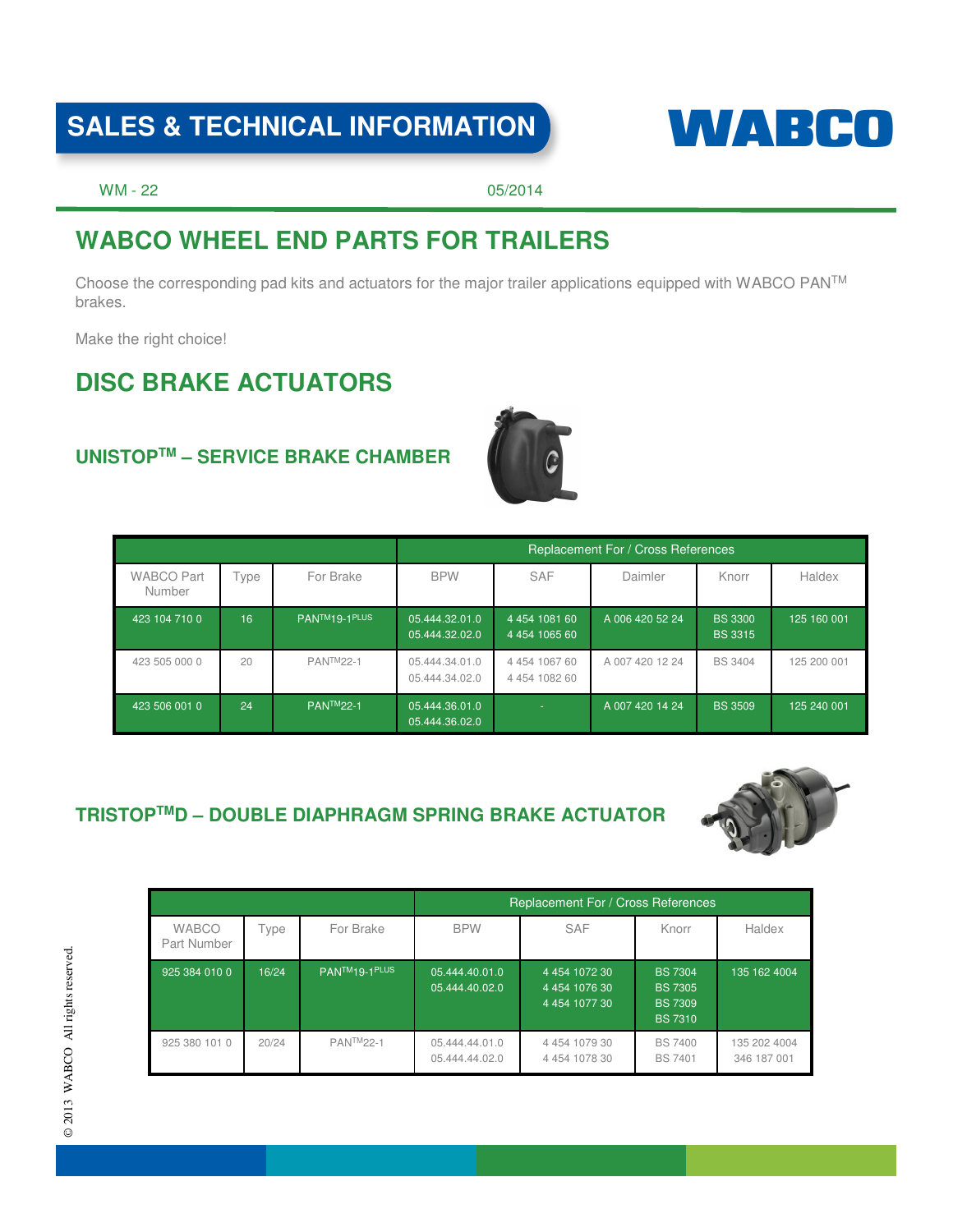# SALES & TECHNICAL INFORMATION **WABCO**



WM - 22 05/2014

# **AIR DISC BRAKES AND BRAKE PADS**





| <b>SAF</b>              | <b>Description</b>                                        | <b>WABCO Part Number</b> | Replacement For / OE<br>Reference                                                                                            |
|-------------------------|-----------------------------------------------------------|--------------------------|------------------------------------------------------------------------------------------------------------------------------|
| Disc Brake PAN™19-1PLUS | PANTM <sub>19-1</sub> PLUS<br>6-Hole support, left brake  | 40 195 037               | <b>WABCO</b><br>40 195 001<br><b>WABCO</b><br>40 195 017<br><b>SAF</b><br>3 080 0019 01<br><b>SAF</b><br>3 080 0033 00       |
|                         | PANTM <sub>19-1</sub> PLUS<br>6-Hole support, right brake | 40 195 038               | <b>WABCO</b><br>40 195 002<br><b>WABCO</b><br>40 195 018<br><b>SAF</b><br>3 080 0018 01<br><b>SAF</b><br>3 080 0032 00       |
|                         | PANTM <sub>19-1</sub> PLUS<br>4-Hole support, left brake  | 640 195 071 0            | <b>WABCO</b><br>640 195 068 0<br><b>WABCO</b><br>640 195 074 0<br><b>SAF</b><br>3 080 0071 01<br><b>SAF</b><br>3 080 0073 20 |
|                         | PANTM <sub>19-1</sub> PLUS<br>4-Hole support, right brake | 640 195 072 0            | <b>WABCO</b><br>640 195 069 0<br><b>WABCO</b><br>640 195 075 0<br><b>SAF</b><br>3 080 0072 01<br><b>SAF</b><br>3 080 0074 20 |
|                         | Brake pad repair kit                                      | 12 999 737VT             | <b>SAF</b><br>3 057 0080 00                                                                                                  |

### **SAF**

| <b>SAF</b>          | <b>Description</b>                              | <b>WABCO Part Number</b> | Replacement For / OE<br>Reference                            |
|---------------------|-------------------------------------------------|--------------------------|--------------------------------------------------------------|
| Disc Brake PAN™22-1 | <b>PANTM22-1</b><br>6-Hole support, left brake  | 40 225 015               | <b>WABCO</b><br>40 225 007<br>SAF<br>3 080 0051 00           |
|                     | <b>PANTM22-1</b><br>6-Hole support, right brake | 40 225 016               | <b>WABCO</b><br>40 225 008<br><b>SAF</b><br>3 080 0050 00    |
|                     | <b>PANTM22-1</b><br>4-Hole support, left brake  | 640 225 025 0            | <b>WABCO</b><br>640 225 022 0<br><b>SAF</b><br>3 080 0067 00 |
|                     | <b>PANTM22-1</b><br>4-Hole support, right brake | 640 225 026 0            | <b>WABCO</b><br>640 225 023 0<br><b>SAF</b><br>3 080 0068 00 |
|                     | Brake pad repair kit                            | 12 999 796               | <b>SAF</b><br>3 057 0084 00                                  |

© 2013 WABCO All rights reserved. © 2013 WABCO All rights reserved.